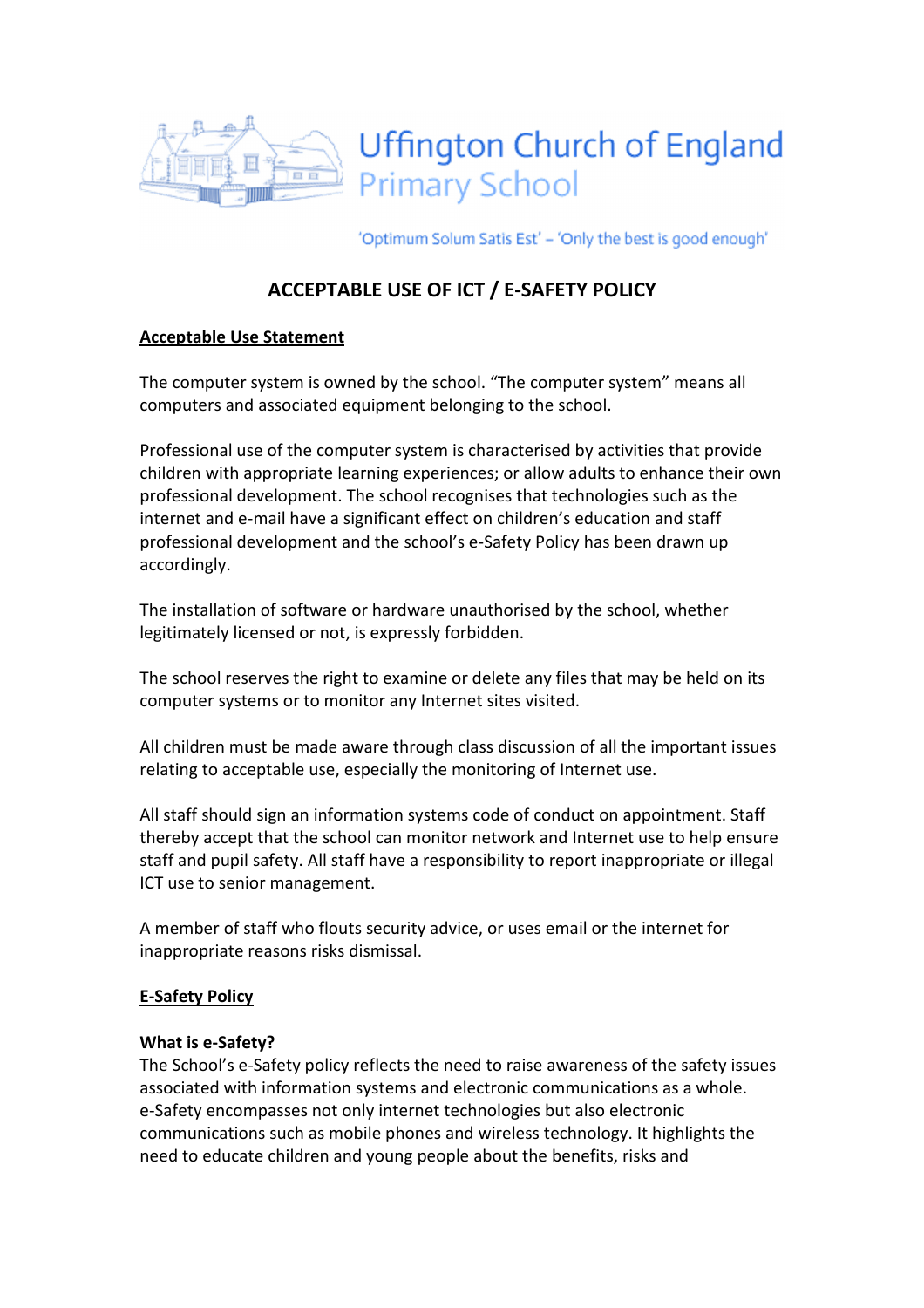responsibilities of using information technology. It provides safeguards and raises awareness to enable users to control their online experiences.

The Internet is an unmanaged, open communications channel. The World Wide Web, e-mail, blogs and social networking all transmit information using the Internet's communication infrastructure internationally at low cost. Anyone can send messages, discuss ideas and publish material with little restriction. These features of the Internet make it an invaluable resource used by millions of people every day. Much of the material on the Internet is published for an adult audience and some is unsuitable for pupils. In addition, there is information on weapons, crime and racism access to which would be more restricted elsewhere. Pupils must also learn that publishing personal information could compromise their security and that of others. Schools need to protect themselves from legal challenge although the law is catching up with Internet developments: for example it is an offence to store images showing child abuse and to use e-mail, text or Instant Messaging (IM) to 'groom' children.

Although the school will endeavour to protect itself by making it clear to pupils, staff and visitors that the use of school equipment for inappropriate reasons is "unauthorised", it is aware that a disclaimer is not sufficient to protect a school from a claim of personal injury and the school needs to ensure that all reasonable actions have been taken and measures put in place to protect users.

### What does electronic communication include?

- Internet collaboration tools: social networking sites and web-logs (blogs)
- Internet research: websites, search engines and web browsers
- Mobile phones and personal digital assistants (PDAs)
- Internet communications: e-mail and IM
- Webcams and videoconferencing
- Wireless games consoles

### What are the risks?

- Receiving inappropriate content
- Predation and grooming
- Requests for personal information
- Viewing 'incitement' sites
- Bullying and threats
- Identity theft Publishing inappropriate content
- Online gambling
- Misuse of computer systems
- Publishing personal information
- Hacking and security breaches
- Corruption or misuse of data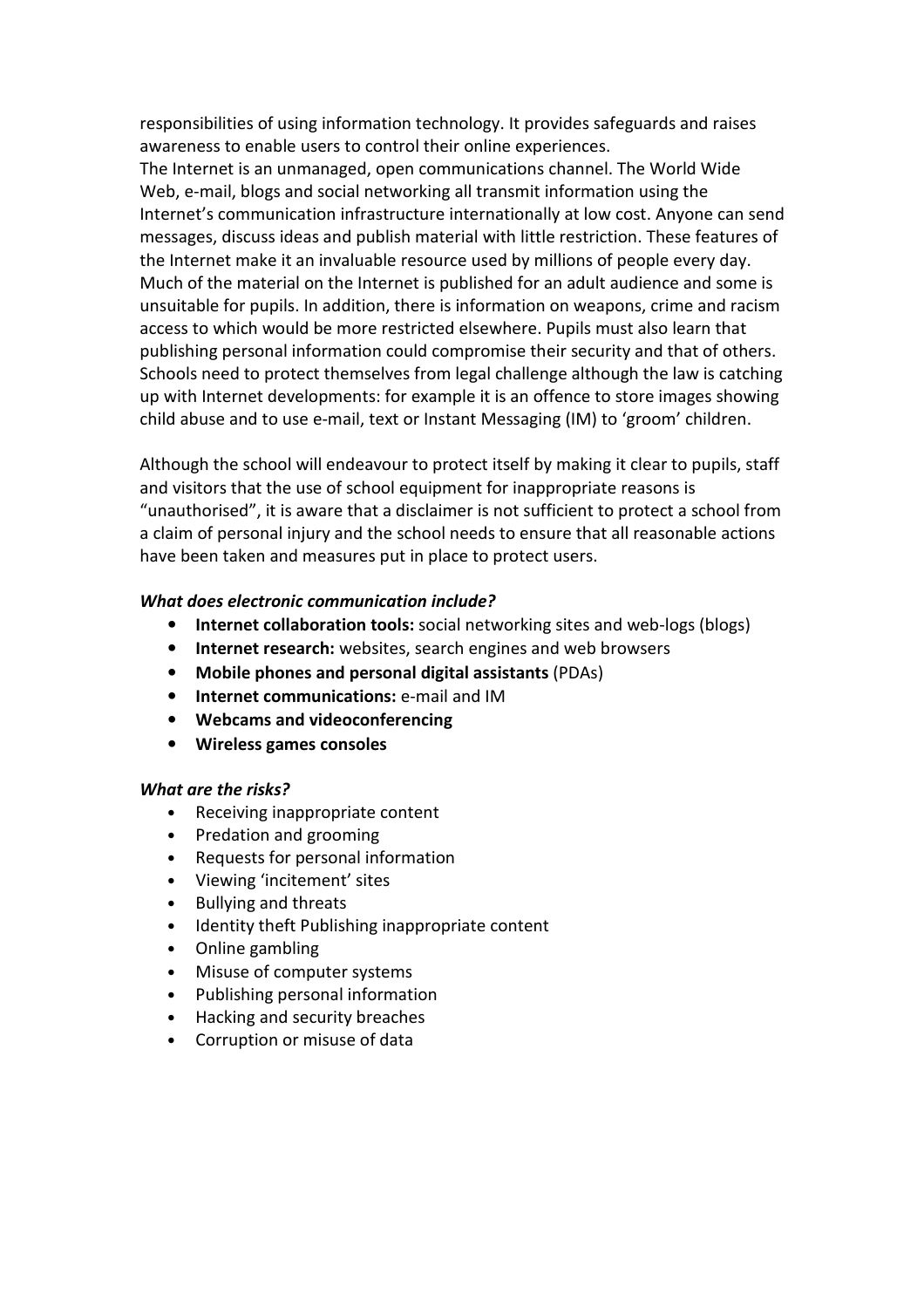# Responsibilities of school staff

### The e-Safety Co-ordinator will:

- maintain the e-Safety Policy, manage e-Safety training and keep abreast of local and national e-safety awareness campaigns;
- review policy regularly to ensure that it is current and considers any emerging technologies;
- ensure that pupils and staff are adhering to the policy, investigating any incidents of possible misuse;
- discuss opportunities for teaching e-Safety in the curriculum with staff and ensure that every pupil has been educated about safe and responsible use;
- ensure that all staff read and sign the Information Systems Code of Practice;
- ensure that the e-Safety Policy is made available to all staff, governors, parents and visitors.

The Headteacher takes the role of e-Safety Co-ordinator at Uffington School.

# Teaching and Learning

### Why is Internet use important?

- The purpose of internet use in school is to raise educational standards, to promote pupil achievement, to support the professional work of staff and to enhance the school's management functions.
- Internet use is part of the statutory curriculum and a necessary tool for learning.
- Internet access is an entitlement for students who show a responsible and mature approach to its use.
- The Internet is an essential element in 21st century life for education, business and social interaction. The school has a duty to provide students with quality Internet access as part of their learning experience.
- Pupils use the internet widely outside school and will need to learn how to evaluate Internet information and to take care of their own safety and security.

# How does Internet use benefit education?

Benefits of using the internet in education include:

- access to world-wide educational resources including museums and art galleries;
- inclusion in the National Education Network which connects all UK schools;
- educational and cultural exchanges between pupils world-wide;
- vocational, social and leisure use in libraries, clubs and at home;
- access to experts in many fields for pupils and staff;
- professional development for staff through access to national developments, educational materials and effective curriculum practice;
- collaboration across support services and professional associations;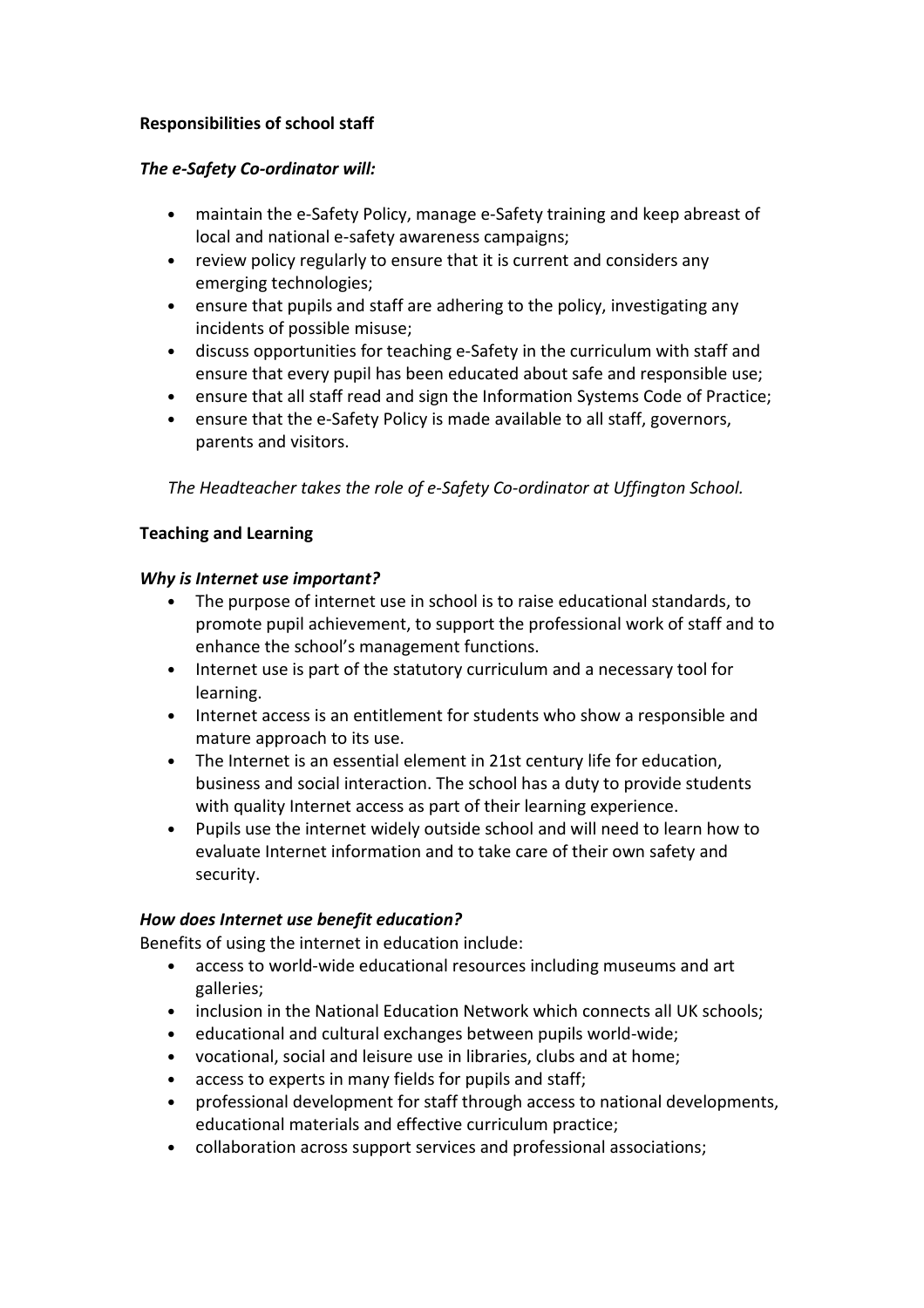- improved access to technical support including remote management of networks and automatic system updates;
- exchange of curriculum and administration data with the local authority and the Department for Education;
- access to learning wherever and whenever convenient.

# How can internet use enhance learning?

- The school internet access will be designed expressly for pupil use and will include filtering appropriate to the age of pupils.
- Pupils will be taught what internet use is acceptable and what is not and given clear objectives for internet use.
- Internet access will be planned to enrich and extend learning activities. Access levels will be reviewed to reflect the curriculum requirements and age of pupils.
- Staff will guide pupils in on-line activities that will support the learning outcomes planned for the pupils' age and maturity.
- Pupils will be educated in the effective use of the internet in research, including the skills of knowledge location, retrieval and evaluation.

# How will pupils learn how to evaluate Internet content?

It is a sad fact that pupils may occasionally be confronted with inappropriate material, despite all attempts at filtering. Pupils should be taught what to do if they experience material that they find distasteful, uncomfortable or threatening. For example: to close the page and report the incident immediately to the teacher.

Respect for copyright and intellectual property rights, and the correct use of published material should be taught. The schools will ensure that the copying and subsequent use of internet derived materials by staff and pupils complies with copyright law. Pupils will be taught to acknowledge the source of information used and to respect copyright when using Internet material in their own work.

# Managing Information Systems

# How will information systems security be maintained?

- Workstations is secured against user mistakes and deliberate actions.
- The server is located in the administrator's office to ensure security and restrict physical access;
- The server operating system is secured and kept up to date by Mouchel Business Services;
- Virus protection for the whole network is installed centrally and kept up to date by Mouchel Business Services;

# Wide Area Network (WAN) security

• The school's internet connection is arranged via the local authority to ensure compliance with the security policy.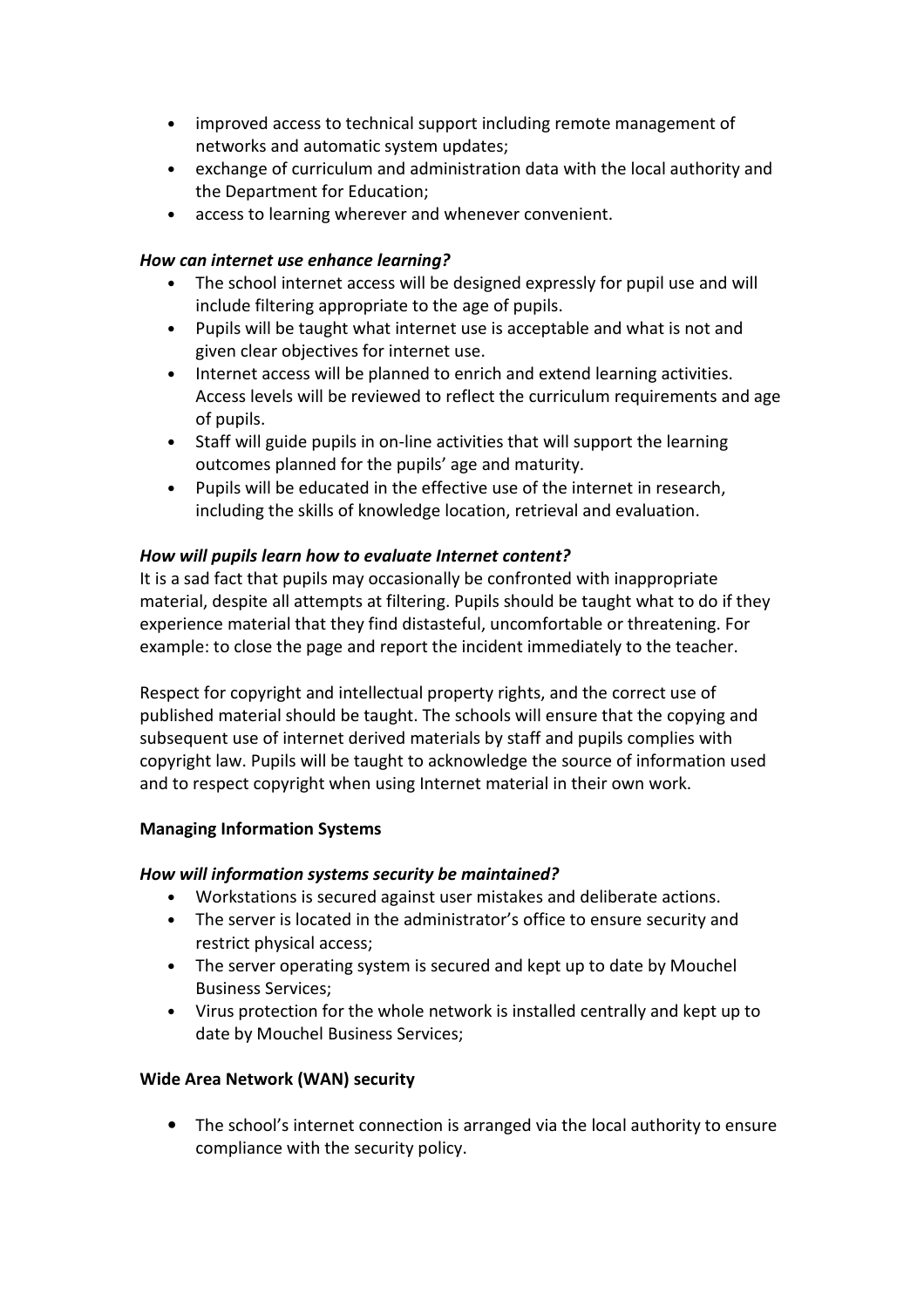- The security of the school information systems will be reviewed regularly and strategies discussed with the local authority.
- Personal data sent over the internet will be encrypted or otherwise secured.
- Portable media may not be used without specific permission; the preferred method of data transfer is via e-mail although USB sticks and DVDs may be used where there is an issue regarding file size.
- Files held on the school's network will be regularly checked.
- The ICT co-ordinator / network manager will review system capacity regularly.

# How will e-mail be managed?

- Pupils may only use their approved e-mail account through the Assimilate Learning Platform.
- Pupils must immediately tell a teacher if they receive offensive e-mail.
- Pupils must not reveal personal details of themselves or others in e-mail communication, or arrange to meet anyone without specific permission.
- E-mail sent to external organisations should be written carefully and authorised before sending, in the same way as a letter written on school headed paper.
- The forwarding of chain letters is not permitted.

# How will published content be managed?

- The contact details on the website should be the school address, e-mail and telephone number. Staff or pupils' personal information must not be published.
- The head teacher will take overall editorial responsibility and ensure that content is accurate and appropriate.
- The website should comply with the school's guidelines for publications including respect for intellectual property rights and copyright.

# Can pupil's images or work be published?

- Images that include pupils will be selected carefully and will not enable individual pupils to be clearly identified.
- Pupils' full names will not be used anywhere on the website, particularly in association with photographs.
- Written permission from parents or carers will be obtained before images of pupils are electronically published (see Photographic Consent Policy)
- Work can only be published with the permission of the pupil and parents.

# How will social networking and personal publishing be managed?

- The school will block access to social networking sites.
- Newsgroups will be blocked unless a specific use is approved.
- Pupils are advised never to give out personal details of any kind which may identify them and / or their location. Examples would include real name, address, mobile or landline phone numbers, school attended, IM and e-mail addresses, full names of friends, specific interests and clubs etc.
- Pupils are advised not to place personal photos on any social network space.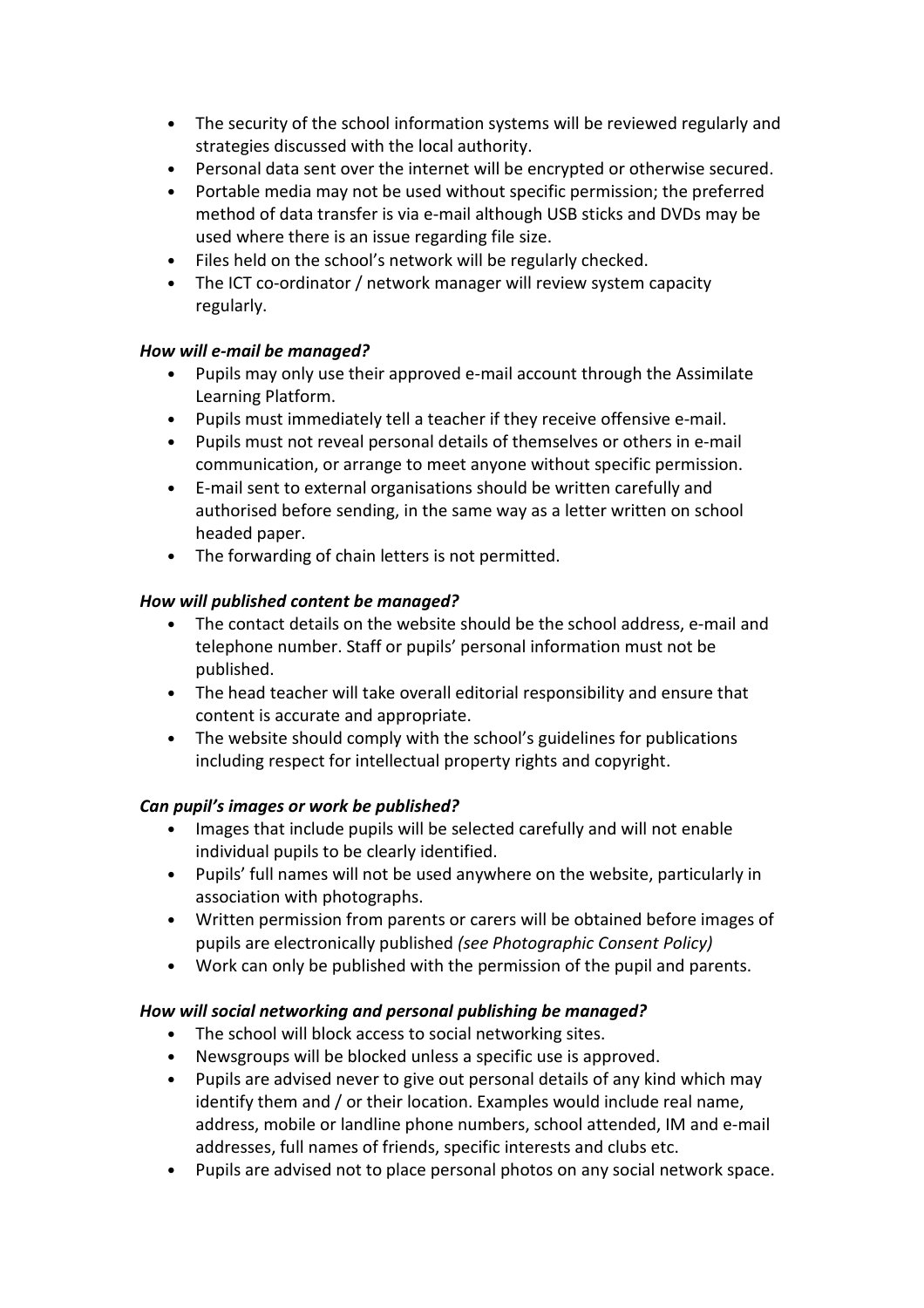### How will filtering be managed?

- The school will work with the local authority to ensure that systems to protect pupils are reviewed and improved to ensure that filtering methods are appropriate, effective and reasonable.
- If staff or pupils discover unsuitable sites, the URL must be reported to the esafety Coordinator.
- Any material that the school believes is illegal will be reported the local authority.

### How can emerging technologies be managed?

• Emerging technologies will be examined for educational benefit and a risk assessment will be carried out before use in school is allowed.

### How should personal data be protected?

• Personal data will be recorded, processed, transferred and made available according to the Data Protection Act 1998.

### Policy Decisions

### How will internet access be authorised?

- The school will maintain a current record of all staff and pupils who are granted access to the school's electronic communications.
- All staff must read and sign the 'Staff Information Systems Code of Conduct' before using any school ICT resource.
- At Key Stage 1, access to the internet will be by adult demonstration with occasional directly supervised access to specific, approved on-line materials.
- Parents will be informed that pupils will be provided with supervised internet access.

### How will risks be assessed?

- The school will take all reasonable precautions to ensure that users access only appropriate material. However, due to the global and connected nature of Internet content, it is not possible to guarantee that access to unsuitable material will never occur via a school computer. Neither the school nor Lincolnshire County Council can accept liability for the material accessed, or any consequences resulting from Internet use.
- The school will audit ICT use to establish if the e-Safety Policy is adequate and that the implementation of the policy is appropriate.
- The use of computer systems without permission or for inappropriate purposes could constitute a criminal offence under the Computer Misuse Act 1990.
- Methods to identify, assess and minimise risks will be reviewed regularly.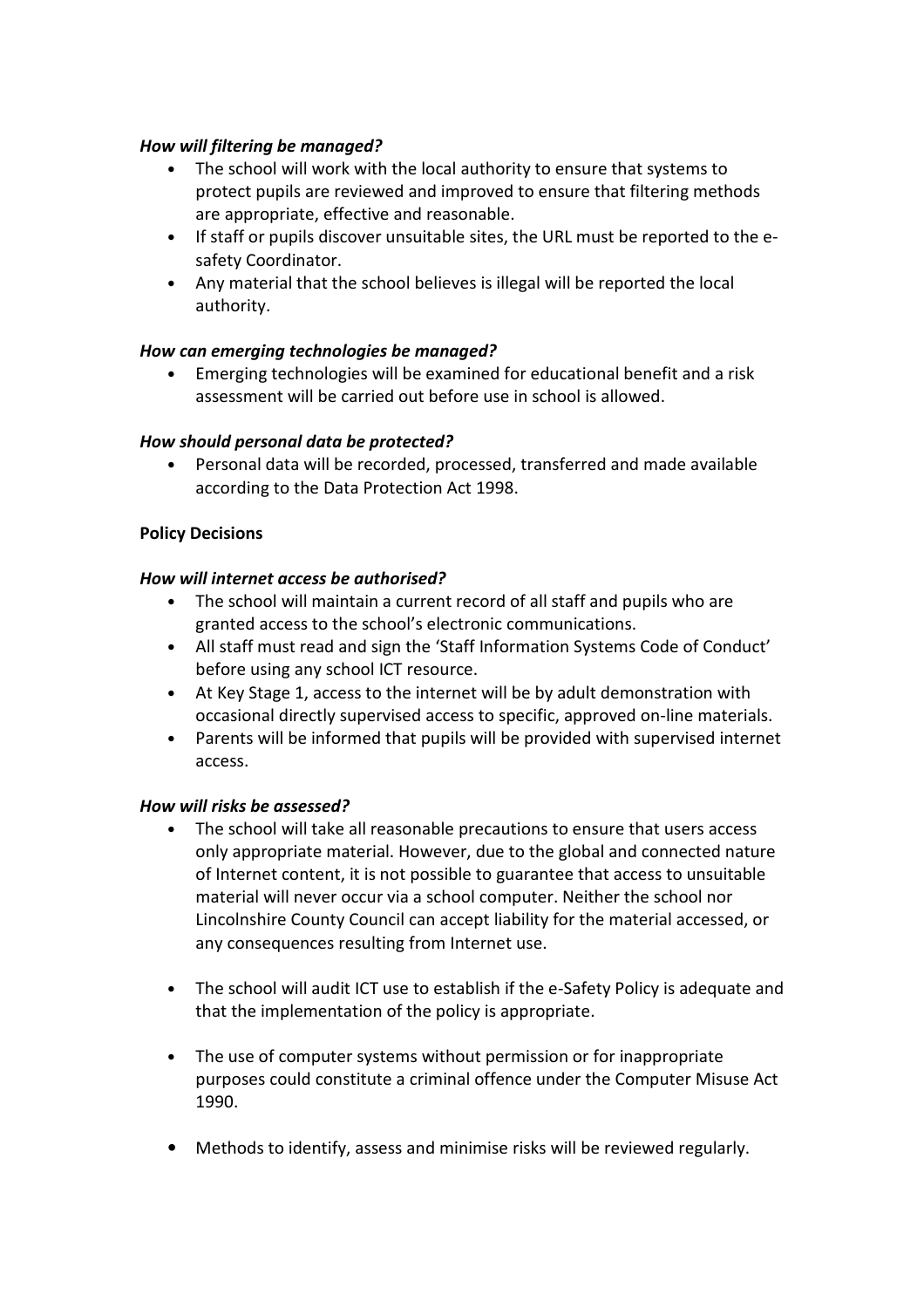### How will e-safety complaints be handled?

- Complaints of internet misuse will be dealt with by the Headteacher.
- Any complaint about staff misuse must be referred to the Headteacher.
- Pupils and parents will be informed of the general complaints procedure.
- Parents and pupils will need to work in partnership with staff to resolve issues.
- Sanctions within the school discipline policy include:
	- informing parents or carers;
	- removal of internet or computer access for a period.

# How is the internet used across the community?

- The school will liaise with local organisations to establish a common approach to e-safety.
- The school will be sensitive to Internet related issues experienced by pupils out of school, e.g. social networking sites, and offer appropriate advice.

# How will the policy be introduced to pupils?

- Pupils will be informed that network and internet use will be monitored.
- Instruction in responsible and safe use should precede internet access.
- An e-safety module will be included in the PSHE and Citizenship curriculum covering both school and home use.

# How will the policy be discussed with staff?

- All staff will have access to the School e-Safety Policy and its application and importance explained.
- Staff should be aware that internet traffic can be monitored and traced to the individual user. Discretion and professional conduct is essential.
- Staff training in safe and responsible internet use and on the school e-Safety Policy will be provided as required.

# How will parents' support be enlisted?

- Parents' attention will be drawn to the school's e-Safety Policy in newsletters, the school brochure and on the school website.
- Internet issues will be handled sensitively, and parents will be advised accordingly.
- Advice on filtering systems and educational and leisure activities that include responsible use of the internet will be made available to parents.

# The PREVENT Duty

Settings are expected to ensure that children are safe from on line terrorist and extremist material. The school's network is set up and managed to bar access to social media sites and makes every effort to ensure that children, parents and teachers understand how to stay safe on line through the curriculum, publication of guidance materials on the school website and staff training.

……………………………………..